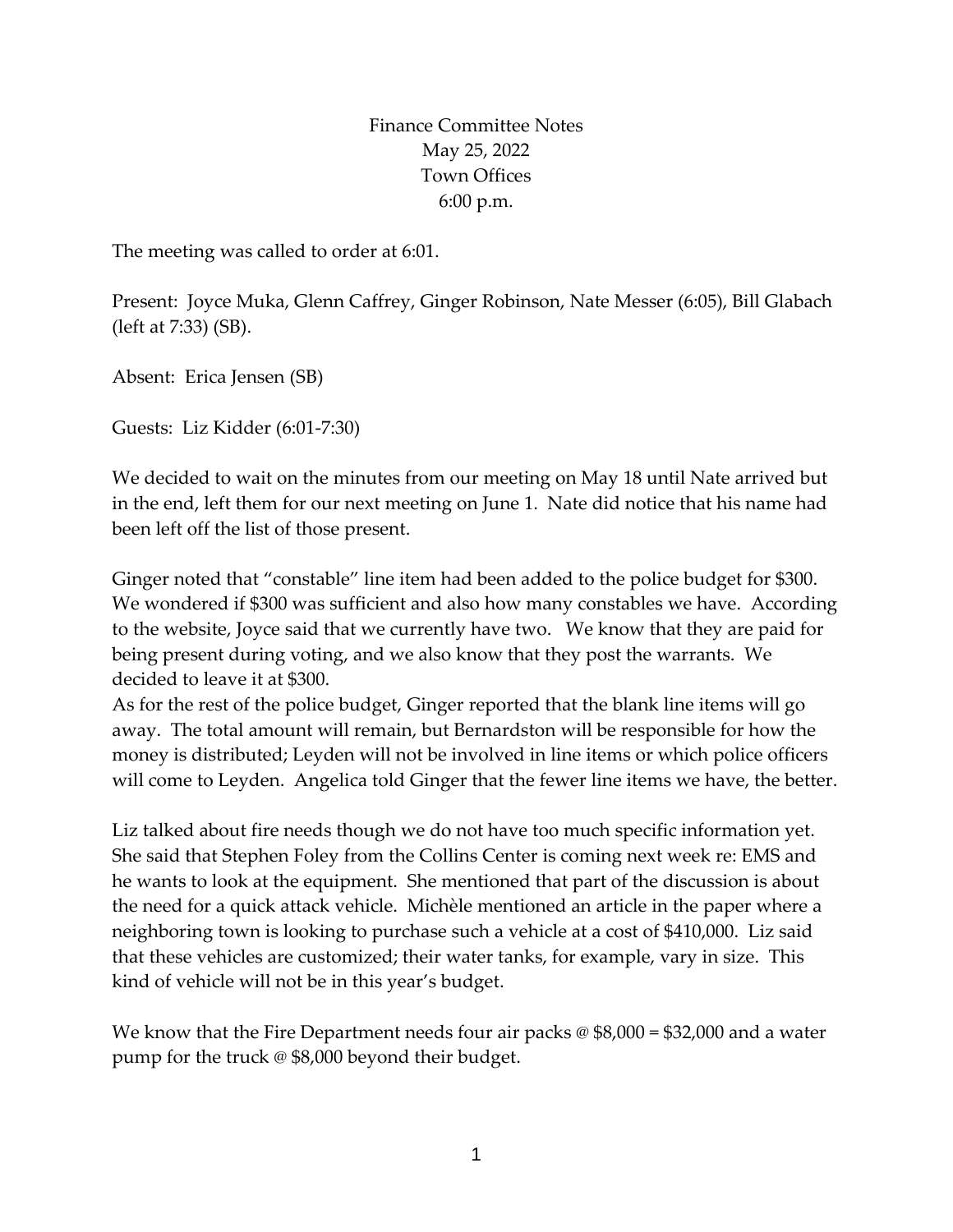For the Special Town Meeting, Ginger presented an idea for using free cash which has a current balance of \$212,735. We could put \$45,000 in the Fire Department/EMS for equipment; \$50,000 into the Highway Stabilization Fund to continue building towards the loader which they will need in about two years. This loader was quoted at \$150,000 before inflation took off. Nate noted that Bill Brooks said recently that he was able to get a good quote on a loader, but it was only good for about eight hours! Ginger also suggested that we put \$25,000 into the Fire Stabilization Fund. Bill wondered if we shouldn't put more into the Fire Stabilization Fund. We also wondered how many fire fighters we actually have and we are only sure of three: Brian, Nick and Will. There could be Cody from Bernardston. No one was certain of others. We noted that we do not know how the Fire Department will be configured after the Collins Center feasibility study is completed, but we assume it will be different. Whatever the arrangement, Leyden will still need safety equipment. Bill noted that a "Fire Chief" needs a one-year notice for a loss of job versus an "Officer in Charge"who does not.

Liz told us that EMS needs: shirts @ \$100 - \$250; gear bags @ \$270 and various equipment such as goggles, gloves, etc. for which we could set aside a few thousand dollars for start-up. Stephen Foley always looks to economizing and is trying to determine the feasibility of converting the Tahoe into an ambulance vehicle of some sort. Merging EMS with Fire needs a vote by the Select Board. Bill said he would look into that.

Bill cautioned that this money from Free Cash has to be spend in this fiscal year or put on a special article at Town Meeting, but Joyce believes that Angelica can carry it over. Bill also wonders if the \$50,000 for the Highway Stabilization Fund isn't a bit light. With what we are considering moving from Free Cash, that would leave \$92,753 in Free Cash.

There was a discussion about the fire pond budget which is at \$5,000. Brian has said that their will be no new fire ponds unless someone volunteers; they are supposed to uncover one per year.

The Highway and Fire in the General Fund have \$104,000 as a current balance and that they will be added to the General Fund to a total of \$196,753. [We have since learned that the accurate number is actually \$180,976. (June 1, 2022.)] Ginger noted that there is no EMD in the budget. Liz provided a hand-out on the training required for this person and noted how extensive it is. The handout recommended a small stipend. In addition to the training there would be approximately ten meetings per year. The history is that this position began because of Vermont Yankee, but there is no more money coming from that direction. This person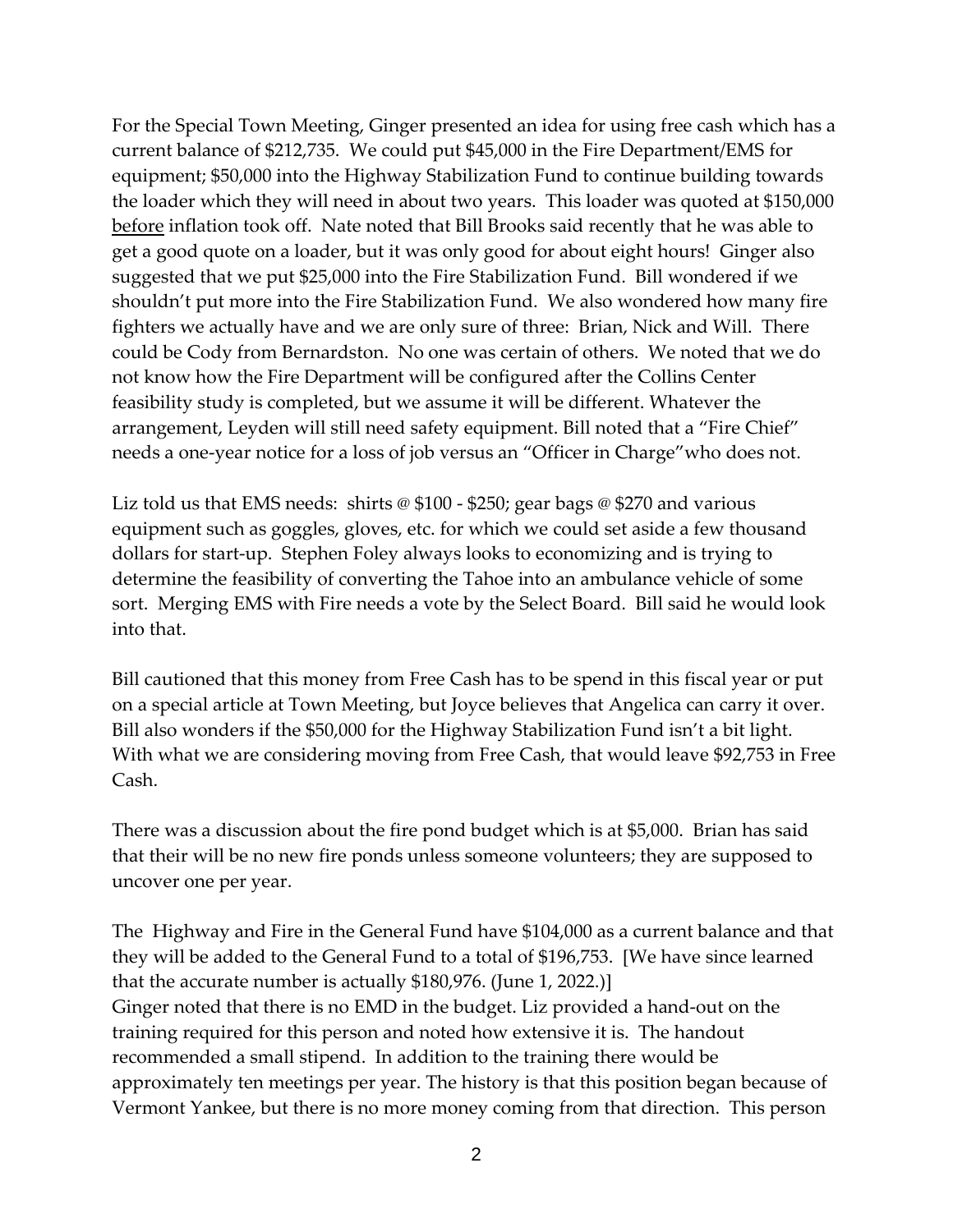(either a Director or a Deputy Director) would coordinate with other towns in a possible emergency. She noted that the FRCOG oversees the four western counties. Liz noted that Leyden does have two good buildings for emergency shelter. The Collins Center will do a thorough inventory of what Leyden has. Leyden could be a substation for redundancy; if Leyden is out, Bernardston would take over, and if Bernardston is out, Leyden would take over. We do not know, however, if Bernardston is interested in taking on another town and mentioned that they are recognized for the competence. Liz did not have a strong recommendation for an amount of a stipend. Bill suggest \$1,000 for a stipend. We liked Liz's idea of \$1,000 for expenses. Some of these meetings would be a good drive away, Agawam being the one mentioned. Bill wondered if we should inquire with Bernardston to see what they do. Joyce suggested that it would be a good idea to have line items. If more money is needed, we can move money around. There is already membership money (\$150) for Regional Emergency Planning Committee (REPC) included in the budget and should be moved to EMD section, a new section. The training money is gone from the Police budget.

There was a discussion about 1st responders and how much they are paid. We think that their wage was set at a Select Board meeting, and Bill will look for the minutes about that. They do need training money. There is also the issue of ambulance fees. For each ambulance call in towns which have not contracted with an ambulance service, there is (or will be) a \$350 fee charged to the town in addition to the charge for the individual needing the service. The Collins Center is working with Northfield which received a grant to study ambulance services. The Center wants to look at their services to see what might make sense. It is unknown how many calls Leyden has had over time. When asked how many ambulances Colrain has, Liz said, "one, but it is an ambulance, not an ambulance service." Our thinking is that we will need a line item for ambulance for somewhere between \$3,000 - \$5,000, but we don't know anything about the number of ambulance calls that have come during the year.

Glenn was wondering how it works with helicopter rescues. Liz believes that the ambulance picks up the victim and transports him/her to the landing zone.

We think that the EMS salary line looks precise enough at \$3,278 to be sufficient though we think that \$3,500 might be a better number, but we need more information. Michele G. is going to change the EMS line from supplies to expense. We are thinking of increasing the expense line for safety to \$2,000. They need gear bags.

We noted that the Tree Warden's salary is \$10,000 and believe that he has not asked for an increase, and in fact, still has money in his salary budget. We like the idea of raising the Fire Chief's salary to \$5,000 though the position is still underpaid. We need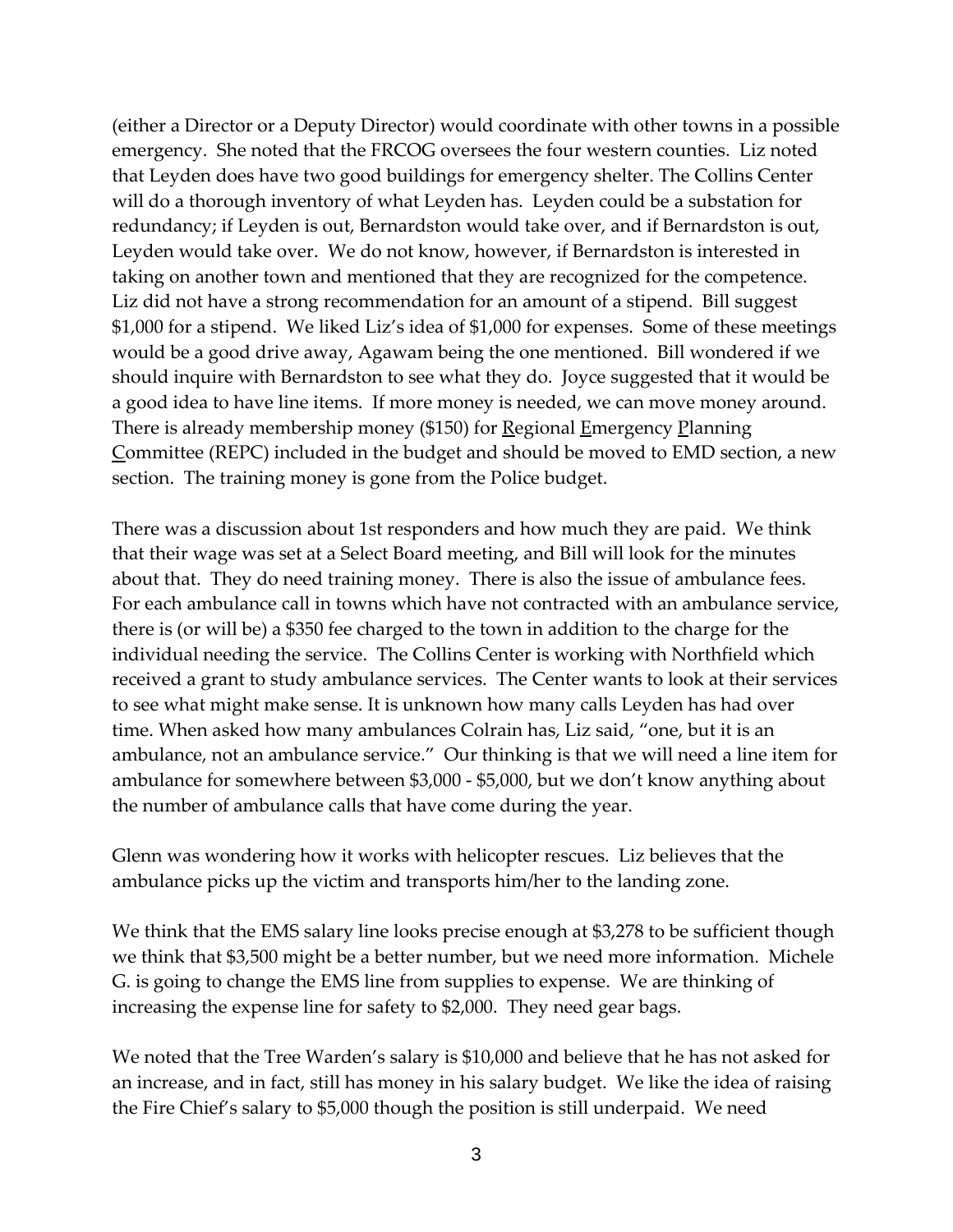transition money for the police budget and a contingency fund in the event that we decide that we need more coverage. Extra coverage comes in increments of ten hours at \$300 per increment. We wonder if we should increase the reserve fund or use our training money to pay for the transition in the fiscal year. The Collins Center and Chief Palmeri are collaborating on the transition, Liz said, and noted that the cost of the security system in Bernardston is \$1,500.

Moving on to the warrant articles for the Special Town Meeting, we are ok with moving \$45,000 from free cash to EMS; \$50,000 to Highway; and \$25,000 to fire leaving \$92,753 in General Stabilization.

For the warrant articles for the STM: (out of order)

Article 1: To see if the Town will vote to transfer from Free Cash, \$45,000 or take any vote or votes in relation thereto for fire, EMS and equipment and development. Joyce made a motion to approve. Michèle seconded. All voted in favor.

Article 4: To see if the Town will vote to transfer from Free Cash \$50,000 or take any vote or votes in relation thereto for Highway Stabilization Fund. Nate made a motion to approve. Glenn seconded. All voted in favor.

For Article 2: we designed our own. To see if the Town will vote to transfer from Free Cash \$25,000 or take any vote or votes in relation thereto for Fire Stabilization Fund. Joyce made a motion to approve. Glenn seconded. All voted in favor.

Article 3: There was a great deal of discussion about what this request was about. None of the budget numbers that we had from any charts had numbers that matched the \$5,000 given in the warrant article. We kept trying to make sense of it and realized that we have time to receive clarification before voting on it. We will wait until our next meeting, and Ginger will ask about this.

Article 5: To see if the Town will vote to transfer \$92,753 from Free Cash to the General Stabilization account, or take any vote or votes in relation thereto. Nate made a motion to approve. Joyce seconded. All voted in favor.

Article 6: To see if the Town will vote to establish a Special Purpose Stabilization Account for Broadband Enterprise purposes or take any vote or votes in relation thereto.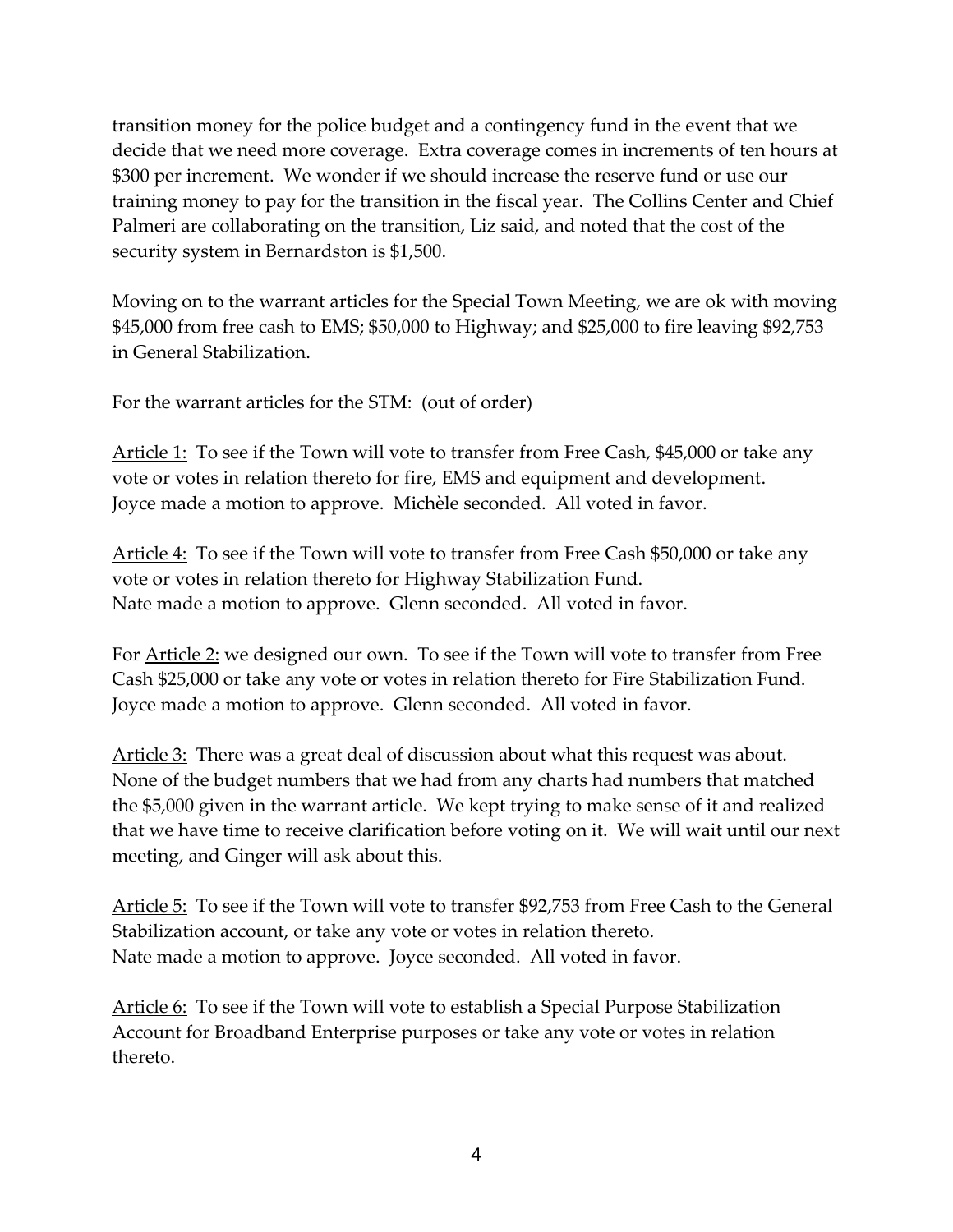We added the word "Broadband" to this article as well as to articles 7 and 8 to make it perfectly clear that this is for Broadband and not for any other possible future Enterprise Fund.

Glenn made a motion to approve. Nate seconded. All voted in favor.

Article 7: To see if the Town will vote \$25,000 of Retained Earnings from the Broadband Enterprise Fund to the Broadband Enterprise Special Purpose Stabilization Account or take any vote or votes in relation thereto.

Joyce made a motion to approve. Nate seconded. All voted in favor.

Article 8: To see if the Town will vote \$82,000 of Retained Earnings from the Broadband Enterprise Fund to pay prior year bills or take any vote or votes in relation thereto. Nate made a motion to approve. Nate seconded. All voted in favor.

————-

We want to put EMS salary \$3,000.

As for the Highway salaries: their salaries were set just in January, but with the economy, we're ok with their request. We noted that if we do not include raises for them, they would go 18 months before a possible raise. Bill's salary is \$72,1000 and AJ's is \$52,7000. The total for the part-timers is \$34,781 including overtime and someone to help Bill with paperwork.

The Municipal Assistant has requested a \$10,000 increase in salary. There was considerable discussion about this. Michèle wondered if this wasn't too much of a raise all at once; Joyce mentioned at the last meeting that it was a 19% increase. We are expecting opposition from this at Town Meeting. Nate, Glenn and Ginger support the amount of requested increase due to the amount of work that she performs and the amount of grant money that she brings in, noting that it is not a secretarial position. They mention the meetings and trainings she attends; the grants that she obtains and the general knowledge that she has. Nate and Glenn will speak in favor of it at Town Meeting. There was also a suggestion that the title of the position should be changed from Municipal Assistant to something like Town Administrator to reflect the responsibility of the position. We recognize that this is not within the purview of the Finance Committee. Supervision of this position is not within the purview of this committee, either, and comes under the Select Board.